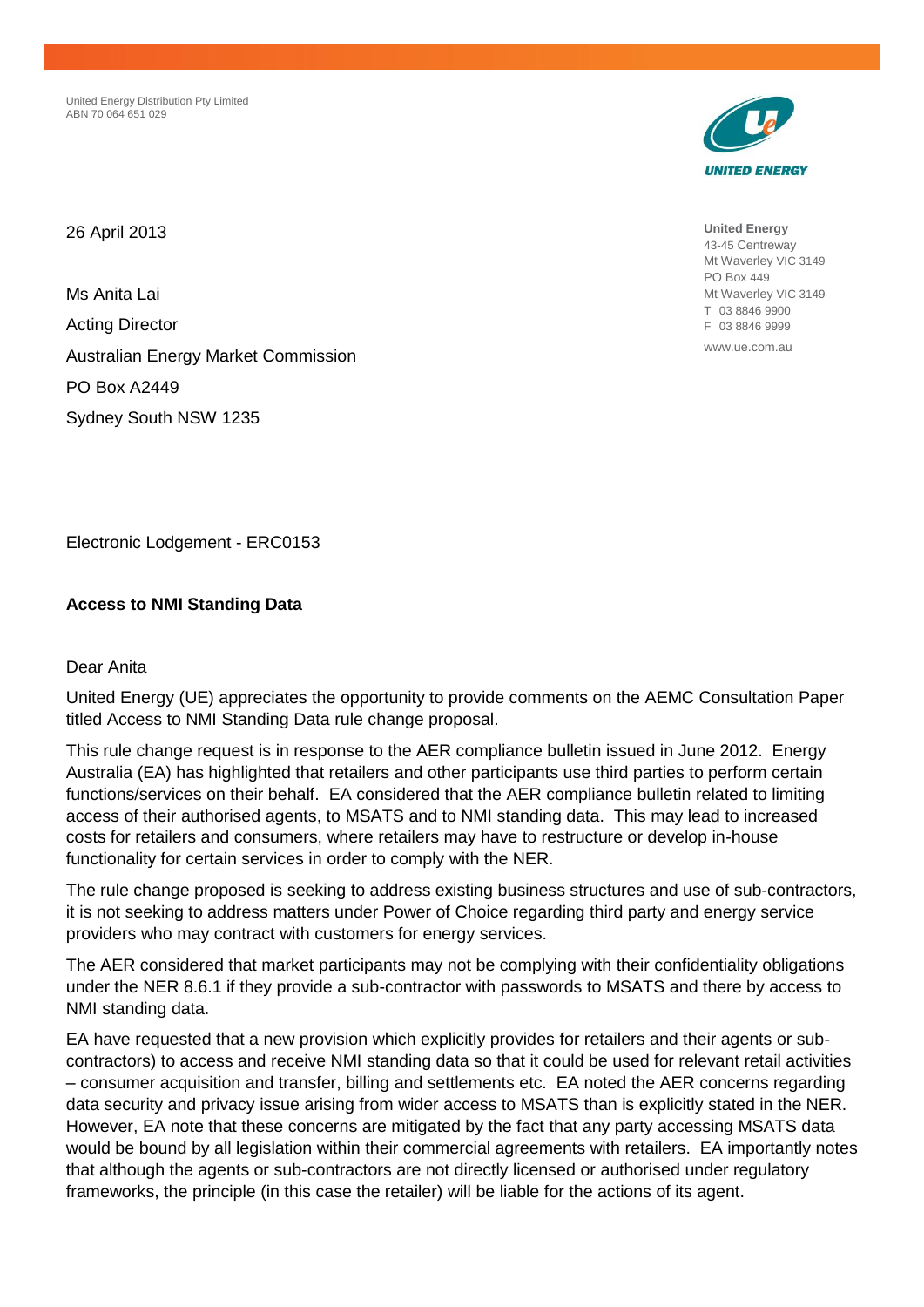

EA proposes that the NER make explicit the fact that retailers, and their agents or sub-contractors, are permitted to access standing data for the legitimate purpose of conducting relevant retailing activities.

EA noted that a number of participants in the energy industry use a variety of sub-contracting models for back office, call centres or IT and that this has been seen as a cost effective way of delivering the required services to consumers. It is also perceived to have been supported to an extent in the MSATS Introduction Guideline<sup>1</sup> where access to MSATS is able to extend to agents or sub-contractors. Any move away from these industry arrangements has the potential to increase costs to consumers and may not meet the National Electricity Objective.

Distributors also use, and provide into MSATS, MSATS data for the following:

- Retailer or customer churn at a premise;
- Network billing;
- Network services connection, addition/alterations to connections, energisation etc;
- Creation and provision of NMI standing data; and
- Metering and meter reading, metering data (energy data, processed or validated metering data).

Distributors may provide data into MSATS in their role as local network service provider, meter provider or metering data provider. The AER also notes the use of agents in relation to onselling and exempt electricity networks as these agents may facilitate billing, metering and other network services.<sup>2</sup> The use of agents to provide customer services is nothing new in the industry.

## **Preferred Rule**

Consistent with EA's recognition that this is not just an issue for retailers, UE suggest that the drafting cater for registered participants more broadly. UE is conscious of energy affordability and increasing energy prices. As a matter of principle, a registered participant should be able to deliver the customer network and retail services in a cost effective manner whilst still ensuring privacy and confidentiality is maintained. UE suggest that the proposed amendment be made to cater for registered participants in the new 7.7 (a) (10):

### **7.7 Entitlement to metering data and access to metering installation**

(a) The only persons entitled to access *energy data* or to receive *metering data*, *NMI Standing Data*, *settlements ready data* or data from the *metering register* for a *metering installation* are:

….

 $\overline{a}$ 

(10) *Registered Participants* and /or their agents acting on behalf of a *registered participant* in providing services on behalf of/or to the *registered participant.*

NER 7.10 requires that the data listed in 7.7 be kept confidential and treated as confidential information.

## **7.10 Confidentiality**

*Energy data*, *metering data*, *NMI Standing Data*, information in the *metering register* and passwords are confidential and are to be treated as *confidential information* in accordance with the *Rules*.

NER 8.6.1 requires registered participants to keep this confidential information, confidential where it is in the possession or control of the registered participant, not just regarding the access of this same data in the MSATS system. NER 8.6.2 allows some exceptions, it does not prevent employees or advisers

<sup>1</sup> AEMO MSATS Introduction Guide, V9.04, 11 April 2011, Clause 2.3 page 4

<sup>2</sup> AER Electricity Network Service Provider Registration Exemption Guideline, 16 December 2011